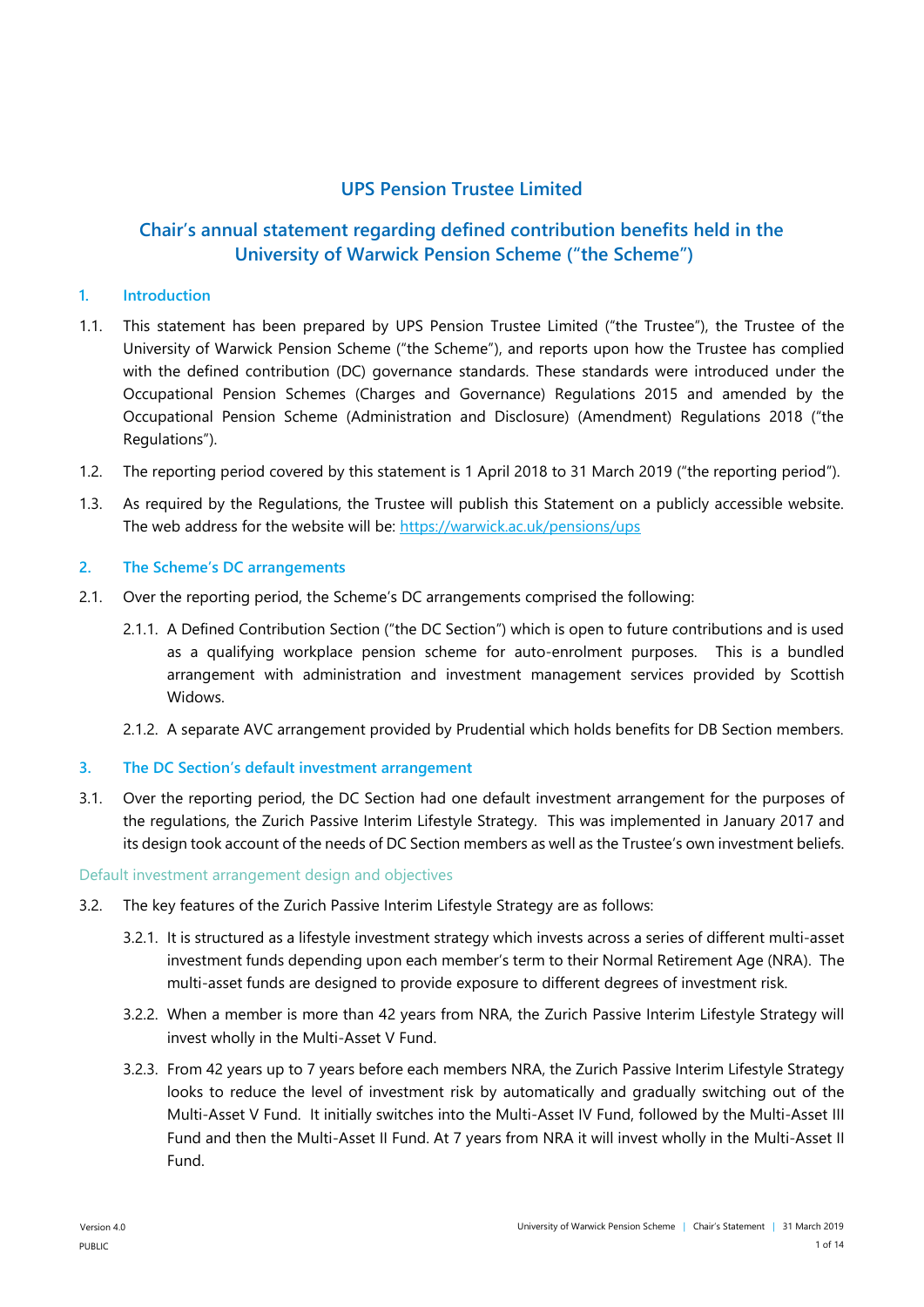3.2.4. Over the final 7 years to NRA, the Zurich Passive Interim Lifestyle Strategy will gradually switch a proportion of each member's investments into the Annuity Purchase Fund and the Money Market Fund. At NRA it will target a portfolio that invests 35% in the Multi-Asset II Fund, 40% in the Annuity Purchase Fund and 25% in the Money Market Fund.

## Aims and objectives of the default investment arrangement

- 3.3. The Zurich Passive Interim Lifestyle Strategy aims to grow the value of a member's benefits over the longer term whilst providing less volatility (but a potentially lower return) than investing solely in a portfolio of global equities. The value of these funds can go down as well as up.
- 3.4. The Zurich Passive Interim Lifestyle Strategy is designed to limit the extent to which members' benefits are exposed to large fluctuations in value in the approach to NRA. The portfolio at NRA has been designed to provide flexibility at retirement by being broadly appropriate regardless of how each member takes their retirement income (e.g. cash, annuity purchase or drawdown).

## Alternative investment options

- 3.5. Alongside the Zurich Passive Interim Lifestyle Strategy, the Trustee has made available three additional investment strategies that target Annuity Purchase, Drawdown and Cash at NRA. These all use the same portfolio for growth as the Zurich Passive Interim Lifestyle Strategy and it is only in the final 7 years where the investment portfolio varies.
- 3.6. The Trustee also provides access to a range of four DC Section specific investment funds for members to self-select; the UPS Balanced Growth Fund, the UPS Equity Growth Fund, the UPS Money Market Fund and the UPS Pre-Retirement Fund.

## Review of the default investment arrangement

- 3.7. The Trustee, together with its professional advisers, monitors the investment options accessed through the DC Section on a quarterly basis. This monitoring looks at the performance of the funds, to ensure that they are consistent with the stated aims and objectives, as well as any developments or changes at the fund manager. The Trustee is happy that the Zurich Passive Interim Lifestyle Strategy has performed in line with its stated aims and objectives over the reporting period.
- 3.8. The last strategic review of the DC Section's default investment arrangement, as well as the range of alternative investment options, was completed in June 2016. As part of this review, the Trustee considered the membership profile of the DC Section and membership analysis to ascertain the potential needs of members at retirement.
- 3.9. As a result of this review, the Trustee implemented the Zurich Passive Interim Lifestyle Strategy and alternative de-risking options described above.
- 3.10. The next strategic review of the DC Section's default investment arrangement, as well as the wider range of investment options offered to members, will be completed in 2019.

## Further information on investments

3.11. Information on the range of investment options provided through the DC Section is available in the Statement of Investment Principles (SIP) which was last reviewed in November 2018. A further update to the SIP is currently underway to take account of the Trustee's view on the financial materiality of Environmental, Social and Governance (ESG) factors and this will be published online by 30 September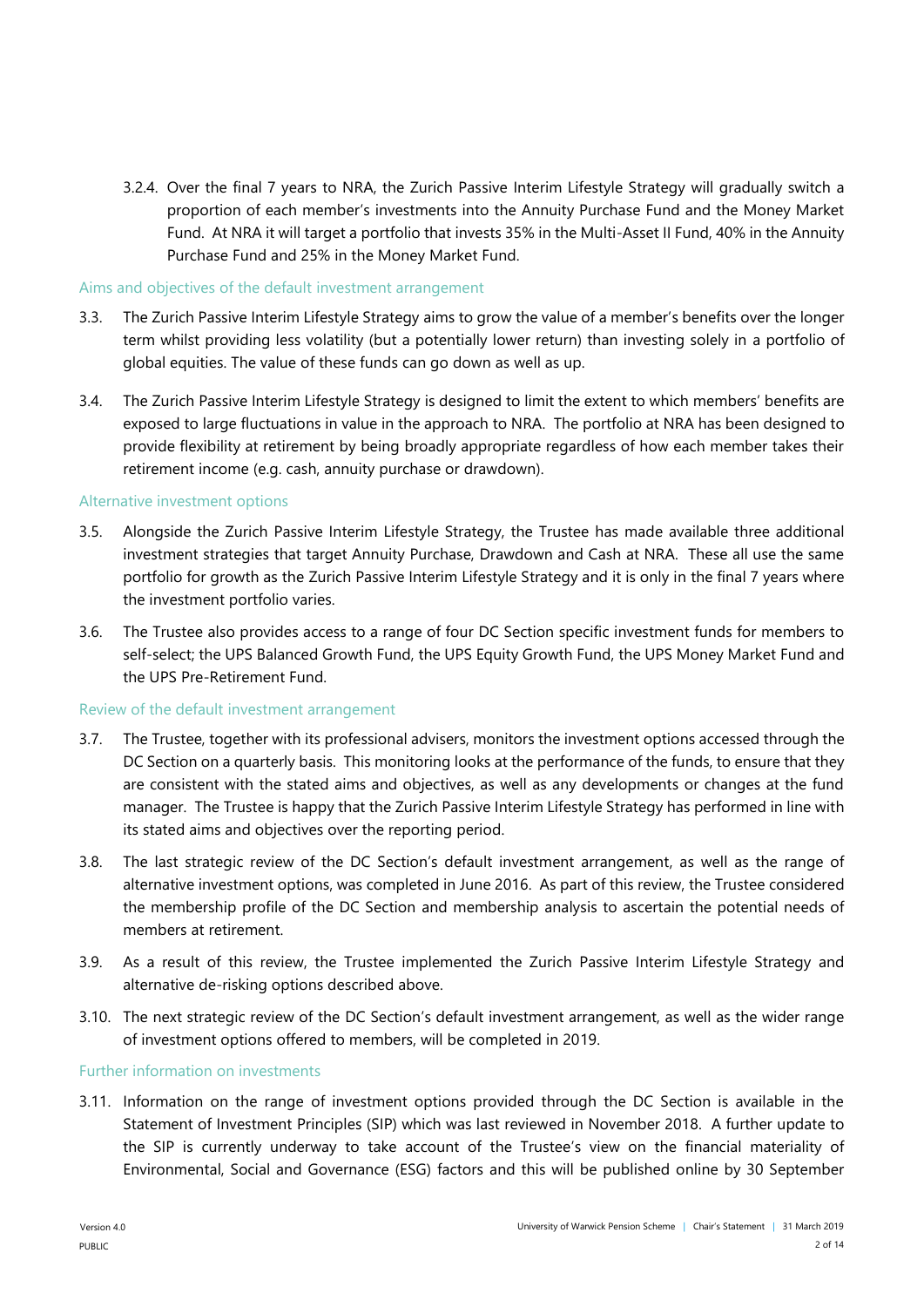2019. For the purposes of Regulation 2A of the Occupational Pension Schemes (Investment) Regulations 2005 the SIP sets out further details around the Trustee's investment objectives, as well as the default investment strategy.

# **4. Core financial transactions**

- 4.1. The Regulations require the Trustee to ensure that core financial transactions are processed promptly and accurately. Core financial transactions comprise:
	- 4.1.1. The investment of contributions.
	- 4.1.2. Transfers into and out of the DC Section.
	- 4.1.3. Investment switches.
	- 4.1.4. Payments out of the DC Section in respect of members.

## DC Section administration

- 4.2. Over the reporting period the administration functions of the DC Section were outsourced to, and completed by, Scottish Widows as a provider of DC administration and investment services to the Scheme. The scope of these administration functions are recorded in detail in the DC Section's Services Agreement. Previously Scottish Widows would have been referred to as Zurich. This change reflects Scottish Widows' acquisition of Zurich. The formal transfer of business took effect from 1 July 2019 and there have been no changes to the platform on which the DC Section is run as a direct result of this.
- 4.3. To ensure the accuracy and timeliness of all DC Section core financial transactions, the Trustee has established robust reporting and monitoring processes.
- 4.4. The day-to-day monitoring of administration standards is undertaken by the University's "in-house" pension's team who scrutinise the performance of all service providers to the DC Section. The Pensions Manager reports back to the Trustee on anecdotal experience as part of the quarterly Trustee meetings and any immediate concerns are escalated to the Trustee as appropriate.
- 4.5. Service Level Agreements (SLAs) have been agreed as part of the contract between the Trustee and Scottish Widows. These SLAs set out the agreed maximum timescales and accuracy standards for all services provided by Scottish Widows in respect of the DC Section. Scottish Widows separates its SLA's across the following areas. Core financial transactions are included under 'Time Critical' processes, as follows:

| SLA area                     | Target |
|------------------------------|--------|
| Time Critical Processes      | 100%   |
| <b>Manual Administration</b> | 95%    |
| Call Handling                | 97%    |

4.6. The agreed SLAs for each of the individual core financial transactions identified in 4.1 above are as follows:

| Core financial transaction     | SI A                                                    |
|--------------------------------|---------------------------------------------------------|
| Investment of contributions    | 24 hours from date of receipt                           |
| Transfer into the DC Section   | Act on instruction by end of the following Business Day |
| Transfer out of the DC Section | Act on instruction within 2 Business Days               |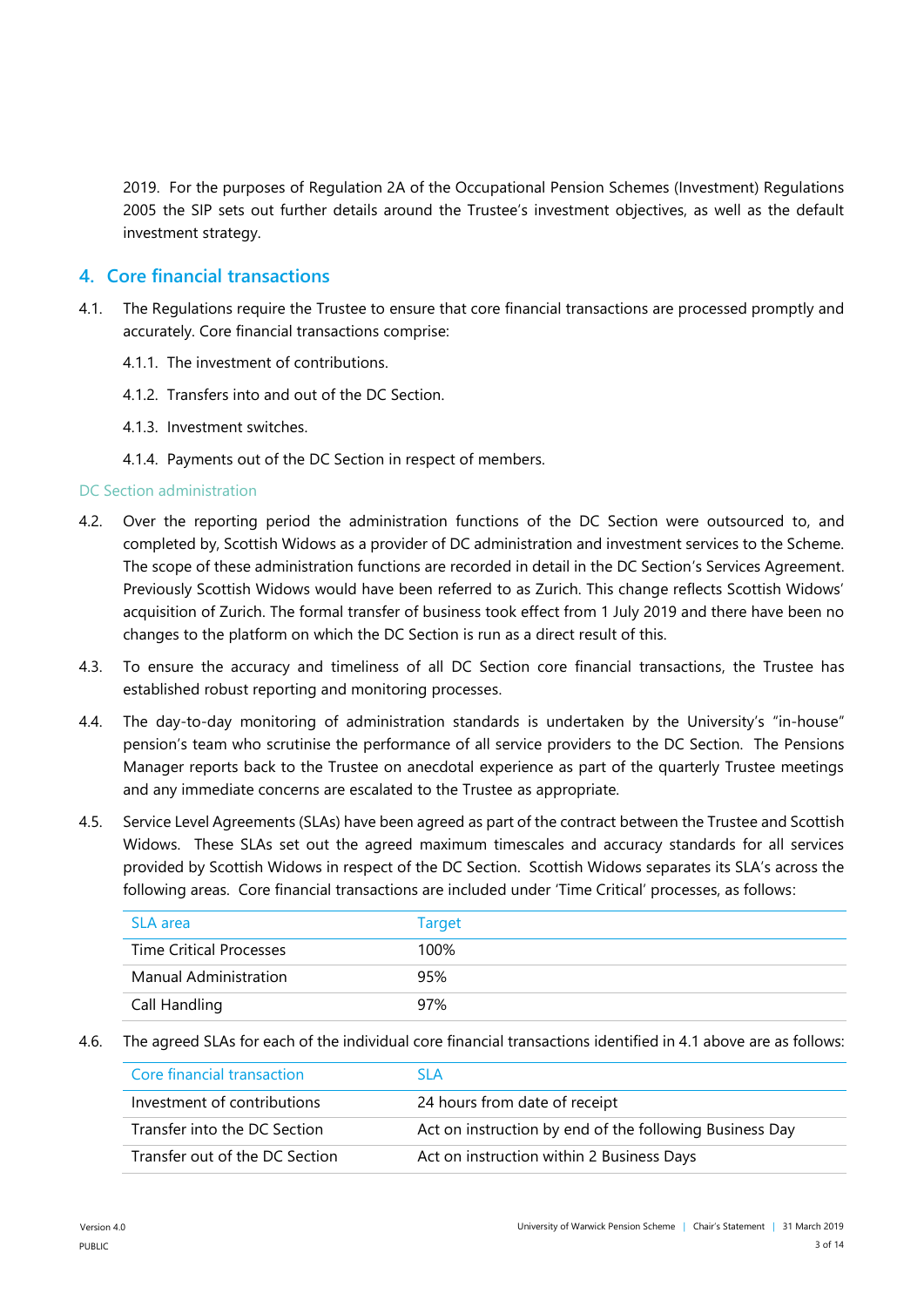| Core financial transaction | SI A                                                    |
|----------------------------|---------------------------------------------------------|
| Investment switches        | Act on instruction by end of the following Business Day |
| Payments out of the Plan   | Act on instruction within 2 Business Days               |

- 4.7. Scottish Widows provides the Trustee with quarterly administration reports that document its performance against the agreed SLAs. The Trustee considers these reports in detail as a regular item at its quarterly meetings.
- 4.8. Over the reporting period, Scottish Widows completed an average of 93.75% of its Time Critical processes within the target SLA's.
- 4.9. As part of its ongoing consideration of service standards, the Trustee noted that the SLAs achieved by Scottish Widows over the reporting period for its Time Critical processes had fallen below the target of 100%. This related to a handful of tasks undertaken in Q1 2019 that were completed outside of the target SLA. The Trustee asked Scottish Widows to undertake a full review of these delays to ensure that no members had suffered financial detriment as a result. Scottish Widows reported back to the Trustee with its findings and confirmed that the affected members had not been disadvantaged. In addition, Scottish Widows confirmed that it had completed root-cause analysis to ensure that such delays are not encountered in the future. The Trustee was satisfied that the action taken by Scottish Widows had adequately addressed its concerns.
- 4.10. Administration is captured as part of the Scheme's risk register and any DC Section specific risks are clearly documented. This includes details of the controls established by the Trustee and records details of any required actions.
- 4.11. Monitoring of accuracy is undertaken via the auditing of the Scheme's annual report and accounts and periodic auditing of the Scheme's membership data. In addition, the administrator's processes are subject to internal controls procedures.
- 4.12. There were no significant issues reported to or identified by the Trustee in connection with either the promptness or accuracy of core financial transactions processed during the period covered by this statement. As is mentioned above, there has been some underperformance against SLAs, and this has been addressed. The Trustee will continue to monitor this.

## AVC administration

- 4.13. As the administrator of the Defined Benefit Section ("the DB Section") of the Plan, the Trustee has delegated the administrative oversight of the separate AVC arrangements held with Prudential to Barnett Waddingham.
- 4.14. Barnett Waddingham report back to the Trustee as part of the quarterly Trustee meetings with any specific issues relating to the administration of the separate AVC policies.

## Investment transition costs over the reporting period

4.15. There were no investment transitions completed over the reporting period.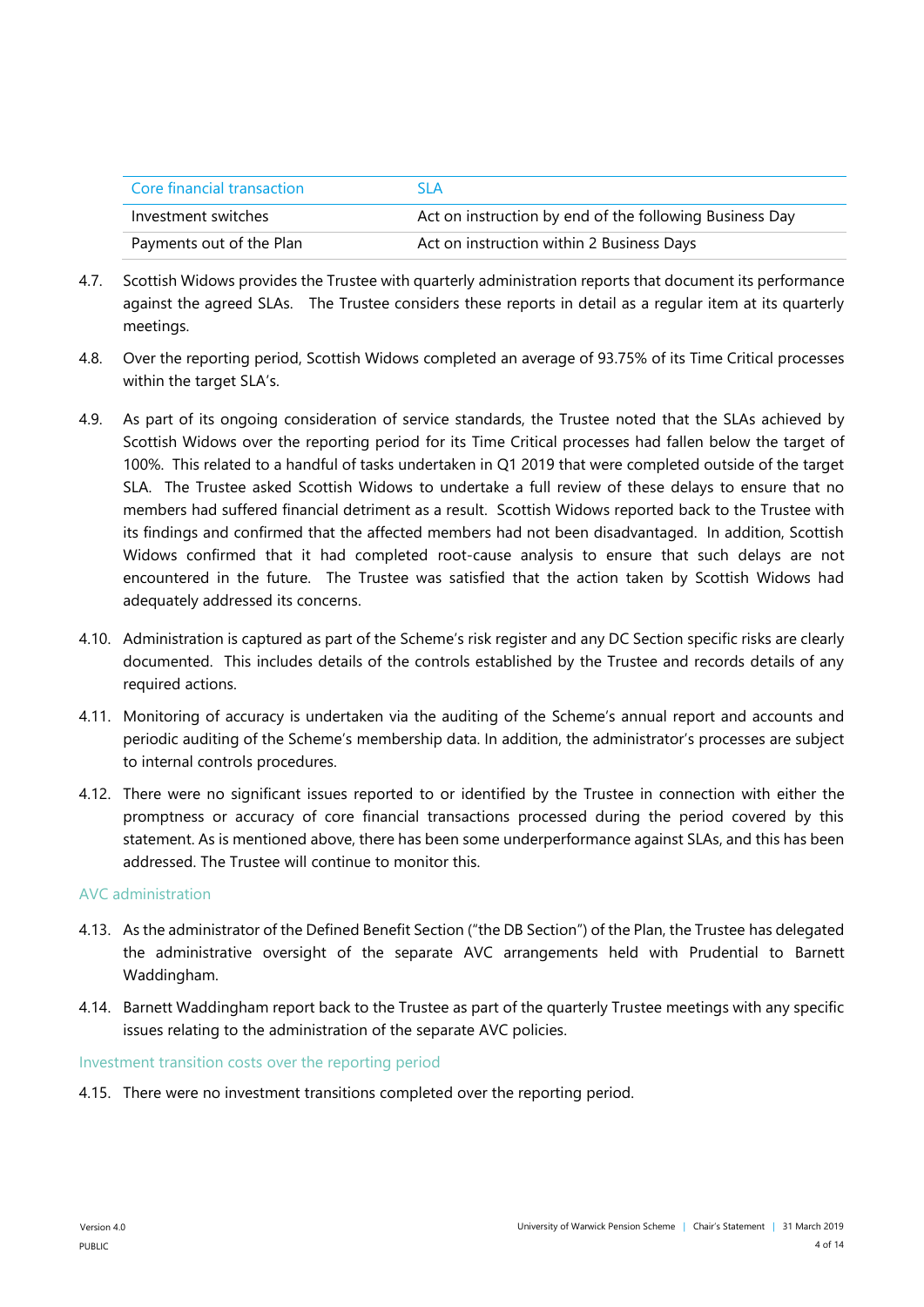#### Trustee's view of core financial transactions

4.16. Taking the above into consideration, the Trustee is confident that all core financial transactions over the reporting period have been processed promptly and correctly. The Trustee notes that there were no issues relating to core financial transactions over the reporting period.

## **5. Charges and transaction costs**

- 5.1. Charges for the administration, communication and investment services provided to the Scheme's DC arrangements are structured on a bundled basis and consist of both explicit and implicit costs:
	- 5.1.1. Explicit costs: these are collected by explicit deduction of investment units and are expressed as a percentage of the value of each member's holdings within an investment fund. These are referred to as a Total Expense Ratio (TER) and include the explicit Annual Management Charge (AMC), the Investment Management Charge (IMC) as well as any explicit Additional Expenses (AE) incurred over the period.
	- 5.1.2. Implicit costs: these relate to the charges and transaction costs incurred within an investment fund arising from the trading activities of the fund e.g. incurred in the buying and selling of securities, which are not accounted for in the explicit charges. These implicit charges impact on the investment returns achieved by the investment fund and vary day-to-day according to each fund's investment approach and prevailing market conditions. We refer to these as Transaction Costs.

#### DC Section charges and transaction costs

5.2. The following table provides details of the explicit and implicit costs applied to each of the investment options provided through the DC Section over the reporting period. This data has been sourced from Scottish Widows:

| Investment option                   | <b>Zurich Fund</b><br>Charge (ZFC) | Annual<br>Management<br>Charge (AMC) | <b>Total Expense</b><br>Ratio (TER) | <b>Transaction</b><br>$Costs^*$ |
|-------------------------------------|------------------------------------|--------------------------------------|-------------------------------------|---------------------------------|
| Zurich Passive Multi-Asset V CS1    | 0.410%                             | 0.094%                               | 0.504%                              | $-0.019%$                       |
| Zurich Passive Multi-Asset IV CS1   | 0.410%                             | 0.095%                               | 0.505%                              | $-0.022%$                       |
| Zurich Passive Multi-Asset III CS1  | 0.420%                             | 0.097%                               | 0.517%                              | $-0.022%$                       |
| Zurich Passive Multi-Asset II CS1   | 0.420%                             | 0.095%                               | 0.515%                              | $-0.024%$                       |
| Zurich Passive Multi-Asset I CS1    | 0.410%                             | 0.093%                               | 0.503%                              | $-0.026%$                       |
| Zurich Passive Annuity Purchase CS1 | 0.410%                             | 0.085%                               | 0.495%                              | $-0.027%$                       |
| Zurich Money Market CS1             | 0.440%                             | 0.156%                               | 0.596%                              | 0.004%                          |
| <b>UPS Balanced Growth</b>          | 0.410%                             | 0.084%                               | 0.494%                              | $-0.020%$                       |
| <b>UPS Equity Growth</b>            | 0.410%                             | 0.086%                               | 0.496%                              | $-0.019%$                       |
| <b>UPS Money Market</b>             | 0.360%                             | 0.140%                               | 0.500%                              | 0.016%                          |
| UPS Pre-Retirement                  | 0.410%                             | 0.105%                               | 0.515%                              | $-0.147%$                       |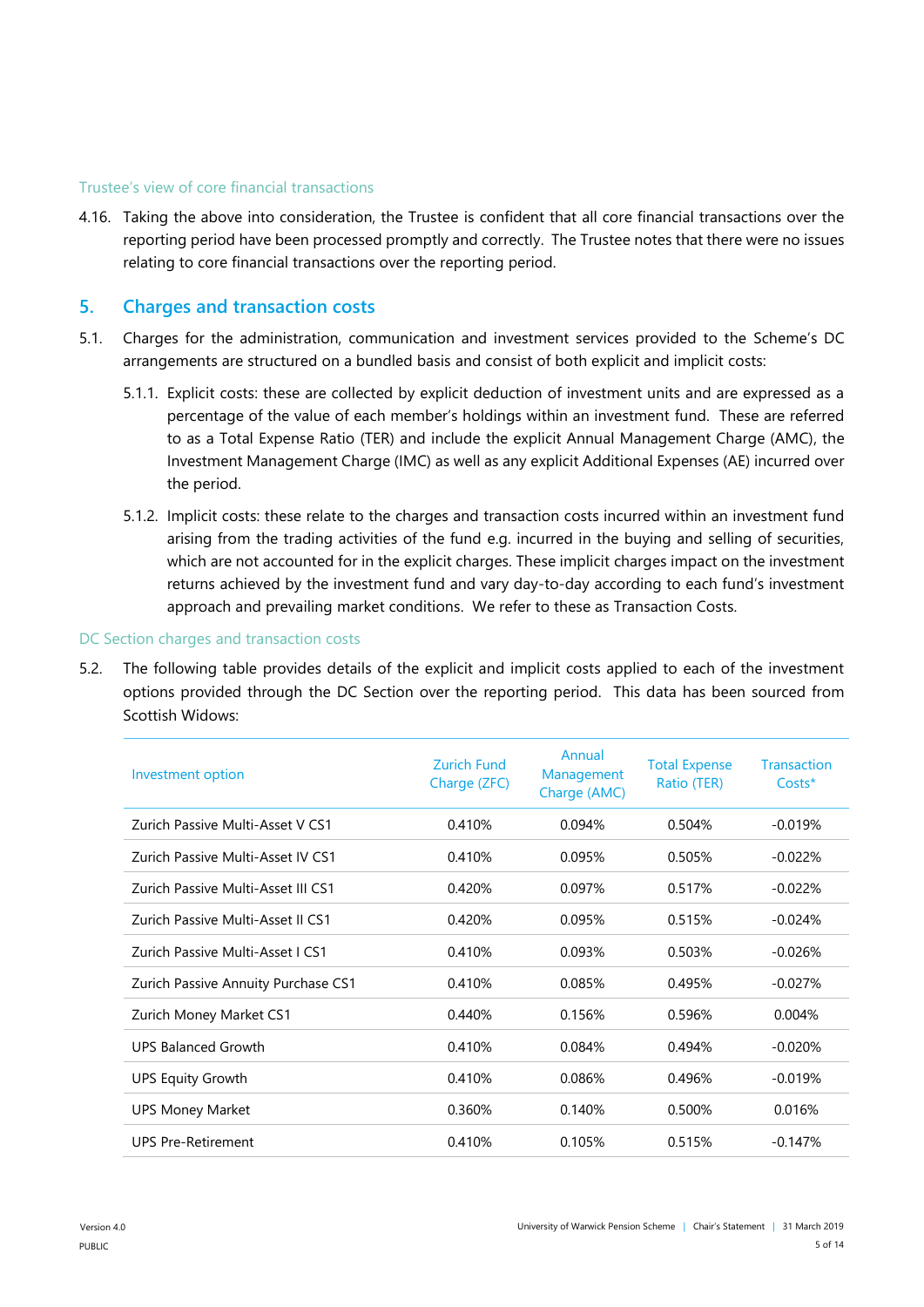\*in certain circumstances the methodology used for calculating transaction costs (known as slippage) can lead to negative costs being reported. This can be, for example, where other market activity pushes the price of the asset being traded down, whilst the transaction was in progress, resulting in the asset being purchased for a lower price than when the trade was initiated.

## AVC arrangement costs and charges – Prudential

5.3. Plan members that hold AVC benefits with Prudential are invested in the Prudential With Profits Fund. Details of the charges and transaction costs quoted by Prudential for the With Profits Fund are provided in the table below:

| Fund name                              | TER                                                                                                                                                                                                            | Transaction costs Effective date [1] |            |
|----------------------------------------|----------------------------------------------------------------------------------------------------------------------------------------------------------------------------------------------------------------|--------------------------------------|------------|
| <b>Prudential With Profits</b><br>Fund | Prudential does not state an explicit TER for<br>its With Profits Fund as charges are<br>deducted before bonuses are applied to<br>members' benefits, however they are<br>estimated to be in the region of 1%. | 0.05%                                | 30/06/2018 |

[1] The Trustee's advisers have requested transaction cost information from Prudential, but Prudential has confirmed it is not able to provide transaction cost information over the reporting period in time for inclusion in this Statement. Prudential has stated that this is because it does not have all the necessary information for the underlying fund(s) or that this information was received after our cut-off. Prudential also states that the fund management industry is having to develop and introduce new systems and processes to report transaction costs using the 'slippage' methodology and this is taking it longer than expected.

Prudential is aiming to be able to refresh its transaction cost data at the start of each quarter and expects to be able to provide data for the year to 31 March 2019 by the end of October 2019. Once received the Trustee will review this information to understand whether it has a material impact upon the figures quoted above. The Trustee working with its advisers will continue to exert pressure on Prudential to ensure this information can be included in future years.

# **6. Demonstrating the impact of costs and charges**

- 6.1. To demonstrate the impact of the costs and charges applied through the DC Section, in this year's Chair's Statement the Trustee has produced illustrations in line with September 2018 guidance from the Department for Work & Pensions entitled "Cost and charge reporting: guidance for trustees and managers of occupational schemes". These illustrations are set out below, and are designed to cater for representative cross-sections of the membership of the Scheme's DC Section.
- 6.2. For each individual illustration, each savings pot has been projected twice; firstly to allow for the assumed investment return gross of the costs and charges of the fund, and then again, but adjusted for the cumulative effect of the costs and charges of the fund.
- 6.3. To determine the parameters used in these illustrations, the Trustee, with support from the DC Section provider, Scottish Widows, has analysed the membership of the DC Section and ensured that the illustrations take into account the following: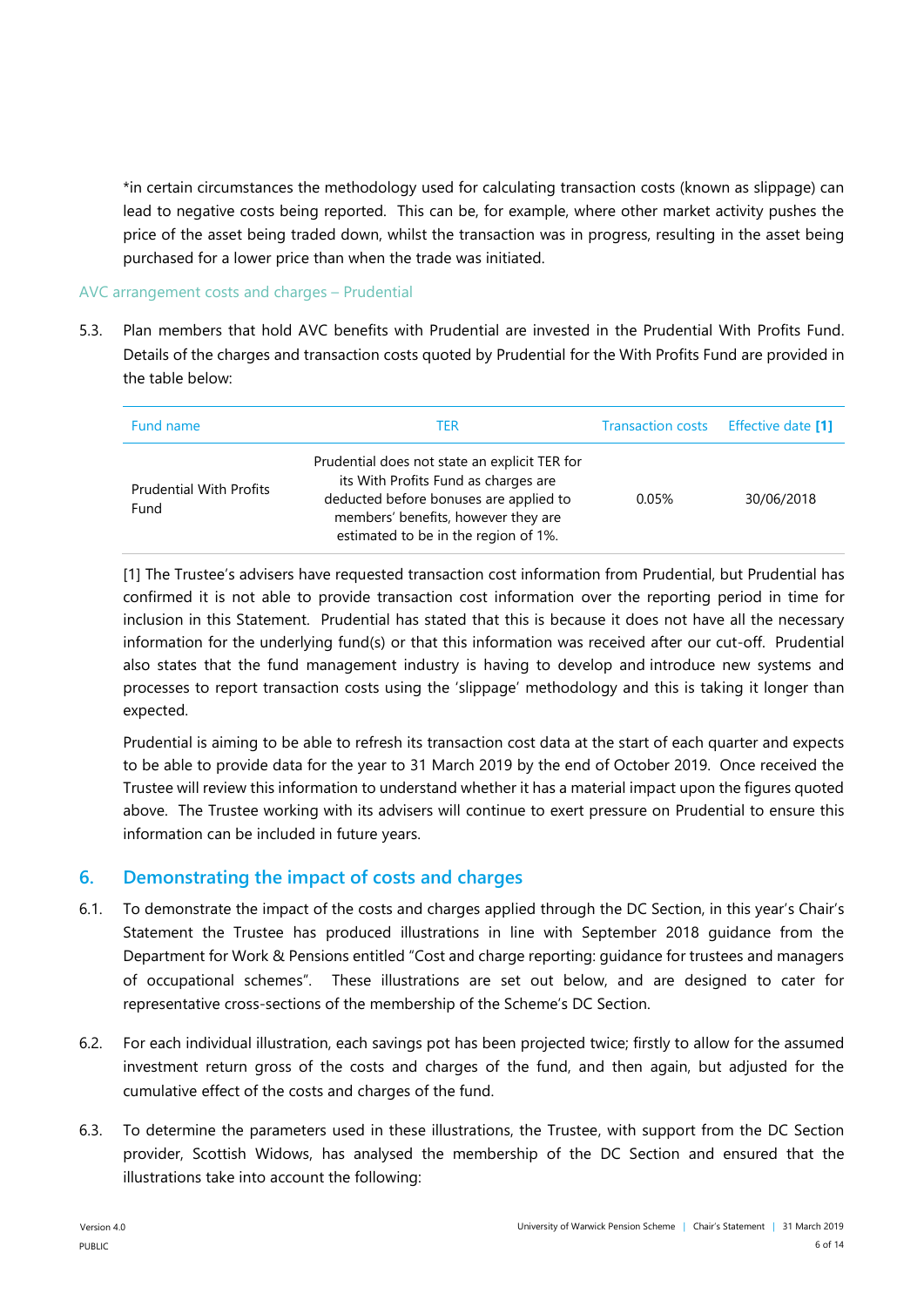- 6.3.1. A representative range of pot sizes.
- 6.3.2. A representative range of real terms investment returns (gross of costs and charges), including the lowest, the highest and the most popular (by number of members).
- 6.3.3. A representative range of costs and charges, including the lowest and the highest.
- 6.3.4. A representative period of membership, covering the approximate duration that the youngest member would take to reach target investment age.
- 6.4. The Trustee has included future contributions in these illustrations as the DC Section remains open to contributions. For those members who are no longer active, the Trustee has also produced illustrations that assume no future contributions will be paid.

# Guidance to the illustrations

The following notes on the illustrations should also be read;

- 1. Projected pot sizes are shown in today's terms and do not need to be reduced further for the effects of future inflation. Inflation is assumed to be 2.5%.
- 2. The retirement age is assumed to be age 65
- 3. The starting pot size is assumed to be £2,000
- 4. Contributions are assumed to be £100 per month for active members with no contributions from deferred members
- 5. Values shown are estimates and not guaranteed.
- 6. The charges used are those shown earlier in this Chair's Statement
- 7. The projected growth rates, gross of costs and charges, for each fund or arrangement are in line with the 2019 Statutory Money Purchase Illustrations (SMPIs), as follows:

| <b>Years to retirement</b> | Projected Growth Rate (Average) |
|----------------------------|---------------------------------|
| 1                          | 0.70%                           |
| 3                          | 0.40%                           |
| 5                          | 0.10%                           |
| 10                         | 0.50%                           |
| 15                         | 0.80%                           |
| 20                         | 1.00%                           |
| 25                         | 1.20%                           |
| 30                         | 1.40%                           |
| 35                         | 1.50%                           |
| 40                         | 1.60%                           |

## Default investment arrangement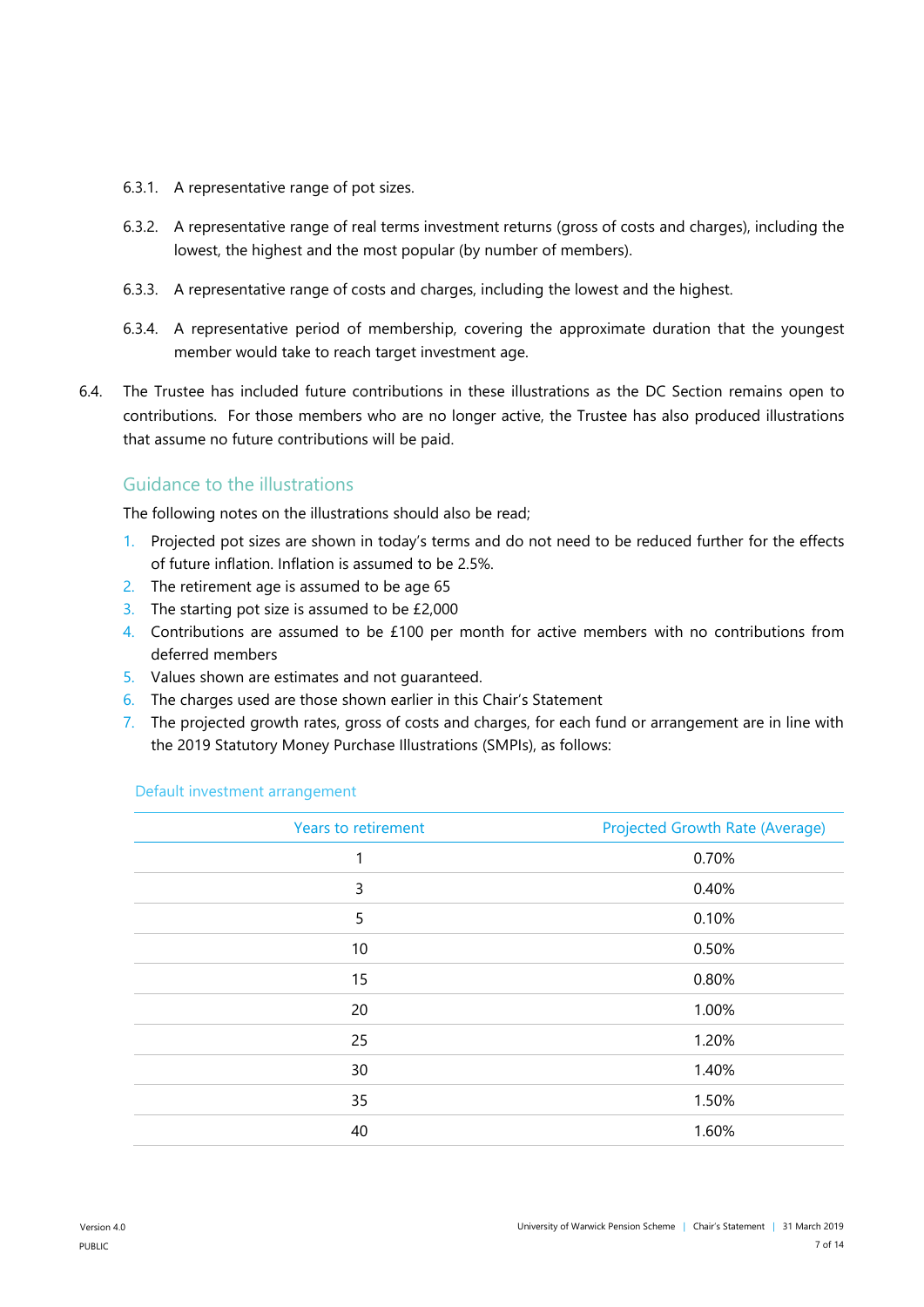UPS Self Select Funds

| Years to retirement      | Projected Growth Rate (Average) |
|--------------------------|---------------------------------|
| <b>UPS Equity Growth</b> | 3.1% above inflation            |
| UPS Balanced Growth      | 2.2% above inflation            |
| UPS Pre-Retirement       | 0.8% below inflation            |
| <b>UPS Money Market</b>  | 2.0% below inflation            |

# **Default Lifestyle Strategy – Active members**

This has been selected as it is the most popular investment option selected through the DC Section. The illustrations show the impact of cost and charges for an active member investing in the strategy to age 65 starting at different ages. The illustrations assume a £100 per month contribution.

|       |         | Age Now 25  |         | Age Now 35  |                          | Age Now 45               |         | Age Now 55 |                          | Age Now 60 |  |
|-------|---------|-------------|---------|-------------|--------------------------|--------------------------|---------|------------|--------------------------|------------|--|
|       |         | After all   |         | After all   |                          | After all                |         | After all  |                          | After all  |  |
| Years | Before  | charges $+$ | Before  | charges $+$ | Before                   | charges $+$              | Before  | charges +  | Before                   | charges +  |  |
|       | charges | costs       | charges | costs       | charges                  | costs                    | charges | costs      | charges                  | costs      |  |
|       |         | deducted    |         | deducted    |                          | deducted                 |         | deducted   |                          | deducted   |  |
|       | 3,250   | 3,230       | 3,240   | 3,220       | 3,230                    | 3,220                    | 3,210   | 3,200      | 3,190                    | 3,180      |  |
| 3     | 5,840   | 5,780       | 5,800   | 5,740       | 5,770                    | 5,710                    | 5,690   | 5,630      | 5,580                    | 5,520      |  |
| 5     | 8,530   | 8,390       | 8,480   | 8,340       | 8,370                    | 8,230                    | 8,190   | 8,050      | 7,870                    | 7,750      |  |
| 10    | 15,700  | 15,200      | 15.700  | 15,200      | 15,000                   | 14,500                   | 14,000  | 13,600     | ٠                        |            |  |
| 15    | 23,800  | 22,800      | 23,400  | 22,300      | 21,900                   | 21,000                   |         |            | $\overline{\phantom{a}}$ |            |  |
| 20    | 32,800  | 30,900      | 31,000  | 29,200      | 27,800                   | 26,200                   | ۰       |            | $\overline{\phantom{a}}$ |            |  |
| 25    | 42,200  | 39,100      | 38,900  | 36,100      | ٠                        |                          | ٠       |            | ٠                        |            |  |
| 30    | 51,100  | 46,600      | 44,800  | 41,000      | $\overline{\phantom{a}}$ | $\overline{a}$           | ۰       | ۰          | $\overline{\phantom{a}}$ |            |  |
| 35    | 60,100  | 54,100      | ۰       | ٠           | ٠                        | $\overline{\phantom{a}}$ | ٠       | ۰          | ٠                        |            |  |
| 40    | 66,000  | 58,400      | ۰       |             |                          |                          |         |            |                          |            |  |

Note on how to read this table: If an Active member aged 25 had £2,000 invested in this strategy, when they came to retire in 40 years, the fund could grow to £66,000 if no charges are applied but to £58,400 with charges applied.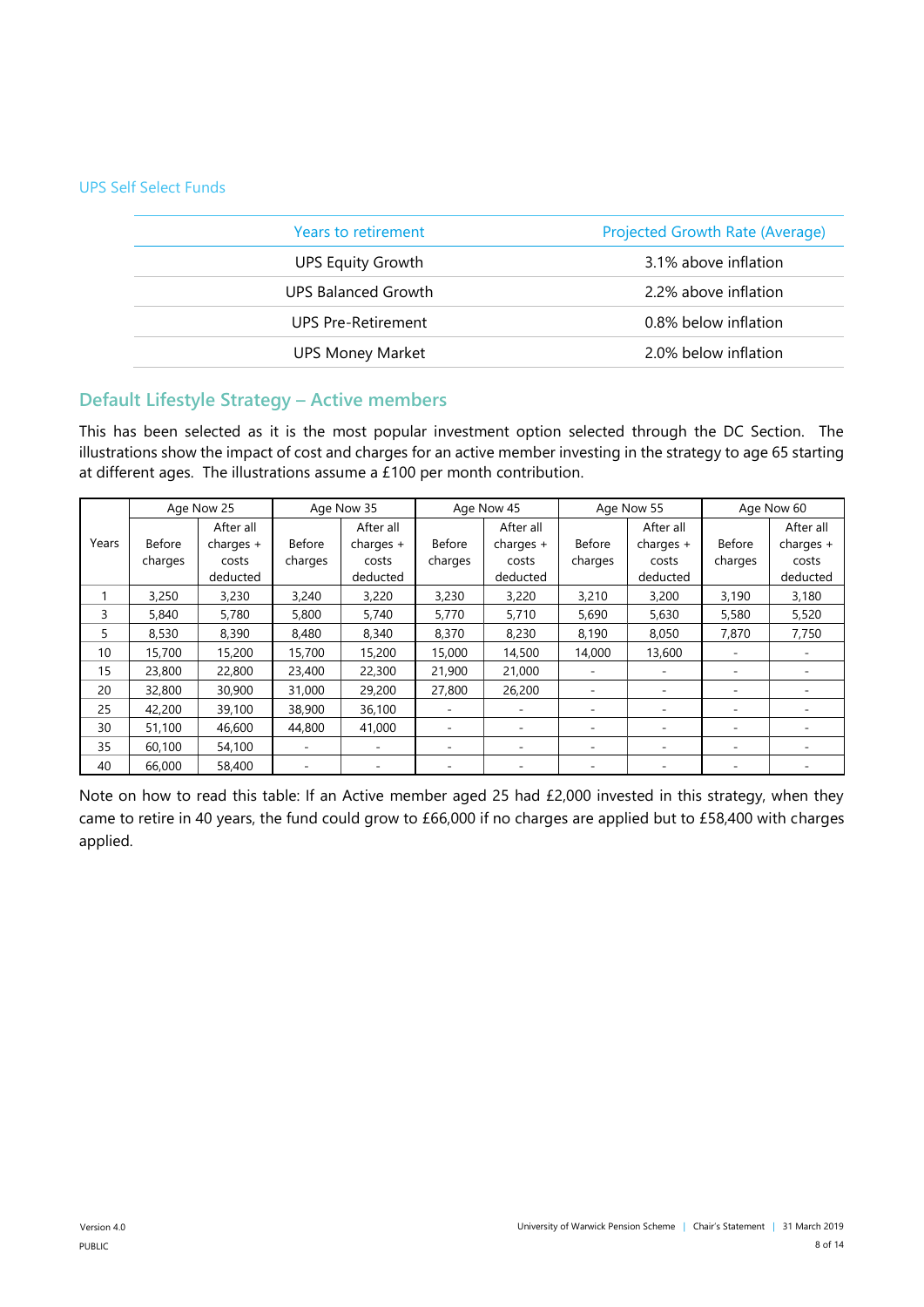# **Default Lifestyle Strategy – Deferred members**

This has been selected as it is the most popular investment option selected through the DC Section. The illustrations show the impact of cost and charges for a deferred member investing in the strategy to age 65 starting at different ages. The illustrations assume that no further contributions are made.

|       | Age Now 25    |             | Age Now 35 |             |               | Age Now 45               |                          | Age Now 55               |                          | Age Now 60  |  |
|-------|---------------|-------------|------------|-------------|---------------|--------------------------|--------------------------|--------------------------|--------------------------|-------------|--|
|       |               | After all   |            | After all   |               | After all                |                          | After all                |                          | After all   |  |
| Years | <b>Before</b> | charges $+$ | Before     | charges $+$ | <b>Before</b> | charges $+$              | <b>Before</b>            | charges $+$              | Before                   | charges $+$ |  |
|       | charges       | costs       | charges    | costs       | charges       | costs                    | charges                  | costs                    | charges                  | costs       |  |
|       |               | deducted    |            | deducted    |               | deducted                 |                          | deducted                 |                          | deducted    |  |
|       | 2,050         | 2,040       | 2,040      | 2,030       | 2,040         | 2,030                    | 2,020                    | 2,010                    | 2,010                    | 2,000       |  |
| 3     | 2,150         | 2,120       | 2,130      | 2,100       | 2,120         | 2,080                    | 2,070                    | 2,040                    | 2,010                    | 1,980       |  |
| 5     | 2,250         | 2,200       | 2,230      | 2,170       | 2,190         | 2,130                    | 2,110                    | 2,060                    | 1,990                    | 1,940       |  |
| 10    | 2,520         | 2,390       | 2,480      | 2,360       | 2,330         | 2,210                    | 2,110                    | 2,000                    | ٠                        |             |  |
| 15    | 2,810         | 2,600       | 2,730      | 2,520       | 2,470         | 2,280                    | ٠                        |                          | ٠                        |             |  |
| 20    | 3,130         | 2,820       | 2,910      | 2,620       | 2,470         | 2,220                    | ٠                        | ٠                        | ٠                        |             |  |
| 25    | 3,440         | 3,020       | 3,080      | 2,700       | ٠             | $\sim$                   | $\overline{\phantom{a}}$ | $\overline{\phantom{a}}$ | $\overline{\phantom{a}}$ |             |  |
| 30    | 3,670         | 3,130       | 3,070      | 2,620       | ٠             | $\sim$                   | $\overline{\phantom{a}}$ | $\overline{\phantom{a}}$ | ٠                        |             |  |
| 35    | 3,880         | 3,230       | ٠          | -           | -             | ٠                        | $\overline{\phantom{a}}$ | $\overline{\phantom{a}}$ | -                        |             |  |
| 40    | 3,880         | 3,140       | ٠          |             |               | $\overline{\phantom{0}}$ | $\overline{\phantom{a}}$ |                          |                          |             |  |

Note on how to read this table: If a Deferred member aged 25 had £2,000 invested in this strategy, when they came to retire in 40 years, the fund could grow to £3,880 if no charges are applied but to £3,140 with charges applied.

# **Self-select funds – Active members**

The illustrations shown below are for a representative selection of the funds members may invest in through the DC Section. They were selected to reflect the range of projected returns and charges. The illustrations assume a £100 per month contribution.

|       | <b>UPS Equity Growth</b> |             | <b>UPS Balanced Growth</b> |             |         | <b>UPS Pre-Retirement</b> | <b>UPS Money Market</b> |             |
|-------|--------------------------|-------------|----------------------------|-------------|---------|---------------------------|-------------------------|-------------|
| Years |                          | After all   |                            | After all   |         | After all                 |                         | After all   |
|       | Before                   | charges $+$ | Before                     | charges $+$ | Before  | charges $+$               | Before                  | charges $+$ |
|       | charges                  | costs       | charges                    | costs       | charges | costs                     | charges                 | costs       |
|       |                          | deducted    |                            | deducted    |         | deducted                  |                         | deducted    |
|       | 3,260                    | 3,250       | 3,240                      | 3,220       | 3,160   | 3,150                     | 3,130                   | 3,120       |
| 3     | 5,910                    | 5,850       | 5,800                      | 5,740       | 5,470   | 5,410                     | 5,330                   | 5,280       |
| 5     | 8.740                    | 8,600       | 8,480                      | 8,340       | 7,740   | 7,620                     | 7,450                   | 7,340       |
| 10    | 16,600                   | 16,100      | 15.700                     | 15,200      | 13,200  | 12,900                    | 12,400                  | 12,000      |
| 15    | 25,800                   | 24,700      | 23,700                     | 22,700      | 18,600  | 17,800                    | 16,900                  | 16,200      |
| 20    | 36,600                   | 34,500      | 32,700                     | 30,900      | 23,700  | 22,500                    | 20,900                  | 19,900      |
| 25    | 49,200                   | 45,700      | 42,800                     | 39,800      | 28,700  | 26,900                    | 24,600                  | 23,100      |
| 30    | 64,000                   | 58,400      | 54,000                     | 49,400      | 33,400  | 31,000                    | 28,000                  | 26,000      |
| 35    | 81,300                   | 72,900      | 66,500                     | 60,000      | 38,100  | 34,800                    | 31,000                  | 28,600      |
| 40    | 101,000                  | 89,500      | 80,500                     | 71,400      | 42,500  | 38,500                    | 33,800                  | 30,800      |

Note on how to read this table: If an Active member aged 25 had £2,000 invested in the UPS Equity Growth Fund, when they came to retire in 40 years, the fund could grow to £101,000 if no charges are applied but to £89,500 with charges applied.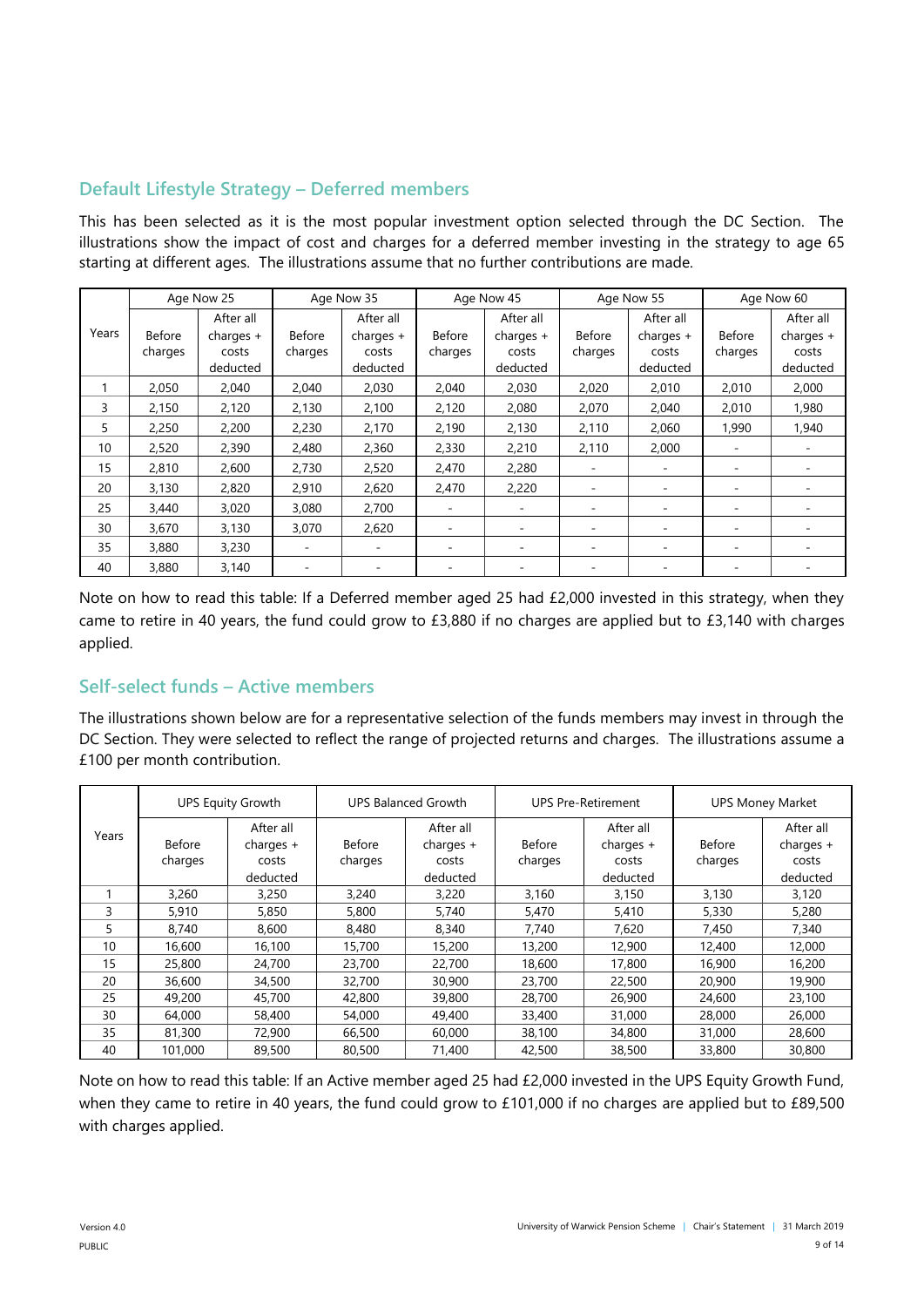# **Self-select funds – Deferred members**

The illustrations shown below are for a representative selection of the funds members may invest in through the DC Section. They were selected to reflect the range of projected returns and charges. The illustrations assume that no further contributions are made.

|       | <b>UPS Equity Growth</b> |             | <b>UPS Balanced Growth</b> |             |         | <b>UPS Pre-Retirement</b> | <b>UPS Money Market</b> |             |
|-------|--------------------------|-------------|----------------------------|-------------|---------|---------------------------|-------------------------|-------------|
|       |                          | After all   |                            | After all   |         | After all                 |                         | After all   |
| Years | Before                   | charges $+$ | Before                     | charges $+$ | Before  | charges $+$               | Before                  | charges $+$ |
|       | charges                  | costs       | charges                    | costs       | charges | costs                     | charges                 | costs       |
|       |                          | deducted    |                            | deducted    |         | deducted                  |                         | deducted    |
|       | 2,060                    | 2,050       | 2,040                      | 2,030       | 1,980   | 1,970                     | 1,960                   | 1,950       |
| 3     | 2,190                    | 2,160       | 2,130                      | 2,100       | 1,950   | 1,920                     | 1,880                   | 1,850       |
| 5     | 2,340                    | 2,280       | 2,230                      | 2,170       | 1,920   | 1,870                     | 1,810                   | 1,760       |
| 10    | 2,730                    | 2,600       | 2,480                      | 2,360       | 1,850   | 1,760                     | 1,640                   | 1,560       |
| 15    | 3,200                    | 2,960       | 2,770                      | 2,570       | 1,790   | 1,650                     | 1,490                   | 1,380       |
| 20    | 3,740                    | 3,380       | 3,090                      | 2,800       | 1,720   | 1,550                     | 1,350                   | 1,220       |
| 25    | 4,380                    | 3,860       | 3,450                      | 3,040       | 1,660   | 1,460                     | 1,220                   | 1,070       |
| 30    | 5,130                    | 4,400       | 3,850                      | 3,310       | 1,600   | 1,370                     | 1,110                   | 950         |
| 35    | 6,000                    | 5,020       | 4,300                      | 3,600       | 1,540   | 1,290                     | 1,010                   | 840         |
| 40    | 7,020                    | 5,730       | 4,800                      | 3,920       | 1,490   | 1,210                     | 910                     | 740         |

Note on how to read this table: If a Deferred member aged 25 had £2,000 invested in the UPS Equity Growth Fund, when they came to retire in 40 years, the fund could grow to £7,020 if no charges are applied but to £5,730 with charges applied.

# **7. Value for members**

- 7.1. The Regulations require the Trustee to assess the extent to which the charges and transaction costs borne by members represent good value. These member borne deductions cover the cost of providing the investment management services, administration services and communications.
- 7.2. The annual value for members' assessment relating to the reporting of this Statement was undertaken by the Trustee's professional advisers, Barnett Waddingham LLP, as at 31 March 2019.
- 7.3. The assessment recognised that low cost does not necessarily mean better value, so considered a range of different factors, including:
	- 7.3.1. in relation to investment services:
		- 7.3.1.1. the range of investment options available and the design and suitability of the default investment arrangement.
		- 7.3.1.2. the arrangements for monitoring the performance of the investment funds.
		- 7.3.1.3. the investment governance arrangements in place.
	- 7.3.2. in relation to administration services:
		- 7.3.2.1. the arrangements for monitoring the service standards of the administrator.
		- 7.3.2.2. the administration procedures and process.
		- 7.3.2.3. data and record keeping practices.
	- 7.3.3. in relation to communication services: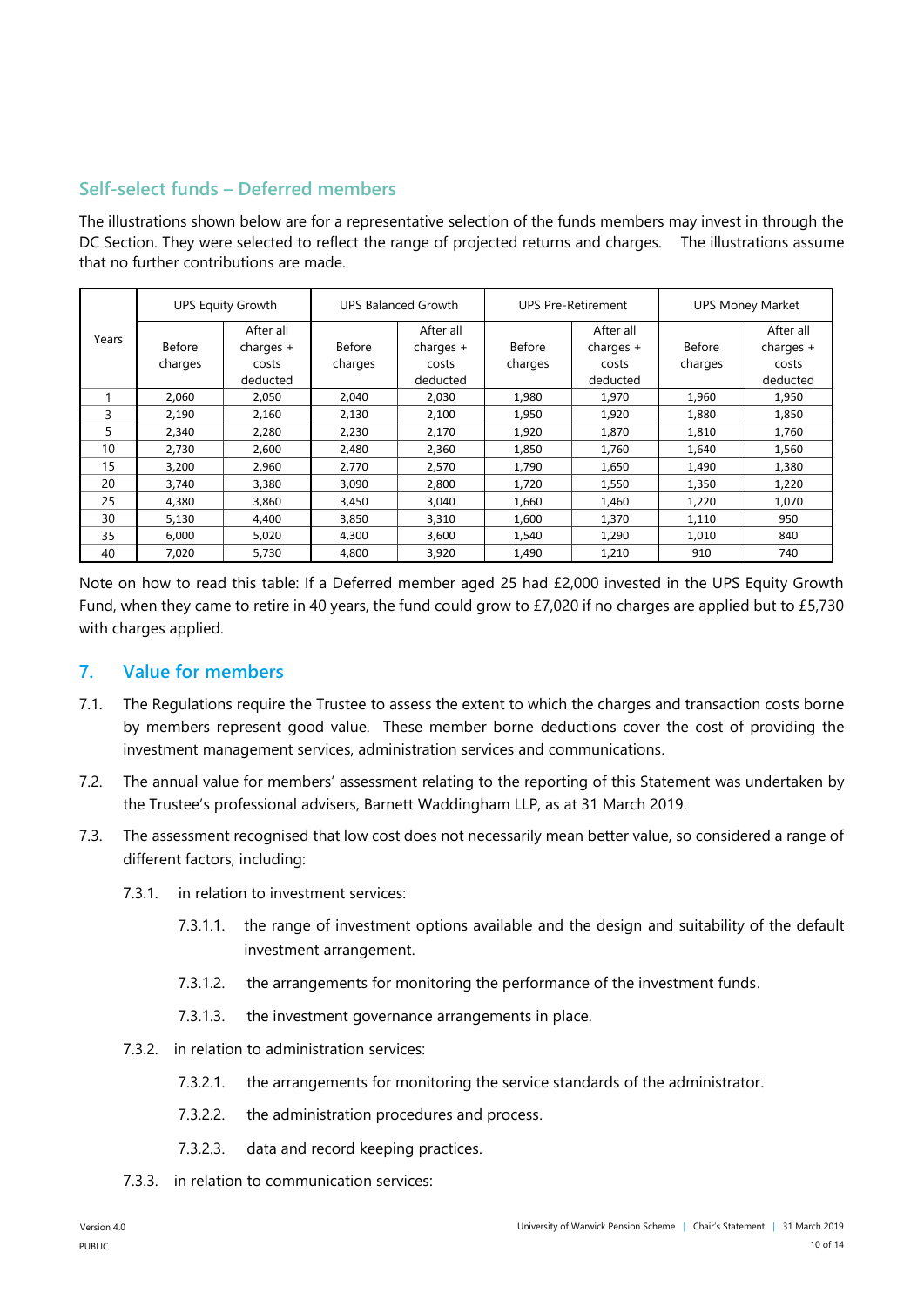- 7.3.3.1. the design of the communications strategy.
- 7.3.3.2. the quality of communications issued to members.
- 7.3.3.3. the degree of support provided to members.
- 7.3.4. other options available in the market.
- 7.4. The assessment considered various factors under each element and looked at these in 'Absolute' and 'Relative' terms. Absolute considering the DC Section on its own merits and Relative comparing to alternative options.
- 7.5. The assessment concluded that the DC Section continues to provide **excellent value** for members and that there are no areas in which the DC Section's arrangements detract value.
- 7.6. The assessment also noted the progress made during 2018/2019 to gain greater clarity on the additional transaction costs charged to member funds, and the Trustee is pleased to be able to report those costs in this Statement (Section 5.2).

## AVC benefits

- 7.7. As part of its independent assessment, Barnett Waddingham also reviewed the degree to which the AVC benefits invested with Prudential represent value for members. This assessment highlighted that the arrangements operate via legacy platforms and that there is limited scope for making significant improvements given their size. However the assessment concluded that the AVC arrangement provides **reasonable value** to members for the following reasons
	- 7.7.1. Members investing in the arrangement can use their benefits to fund their tax free cash entitlements through the defined benefit (DB) section of the Scheme.
	- 7.7.2. The charges are broadly aligned with similar types of arrangements offered elsewhere.
	- 7.7.3. Members benefit from the administration services provided by Barnett Waddingham in the ongoing management of these benefits.

# **8. Trustee knowledge and understanding**

8.1. In the reporting period the Trustee comprised six Trustee Directors, of whom one is the Chair. Two of the Trustees are member-nominated, and four are employer nominated, meeting statutory requirements for the composition of trustee boards.

## Knowledge and expertise of the Trustee

- 8.2. All Trustee Directors are required to complete a formal training programme both following appointment and on an ongoing basis to ensure they have the necessary skills and knowledge required to effectively discharge their duties.
- 8.3. A skills matrix is in place which identifies the expertise each Trustee Director brings to the Board and is used to identify any specific areas whether further training may be needed.
- 8.4. Trustee training is considered at Trustee meetings and the Trustee Directors are asked to provide feedback and suggest topics for future training sessions. External training is also sought on topics relevant to the Trustee Directors duties.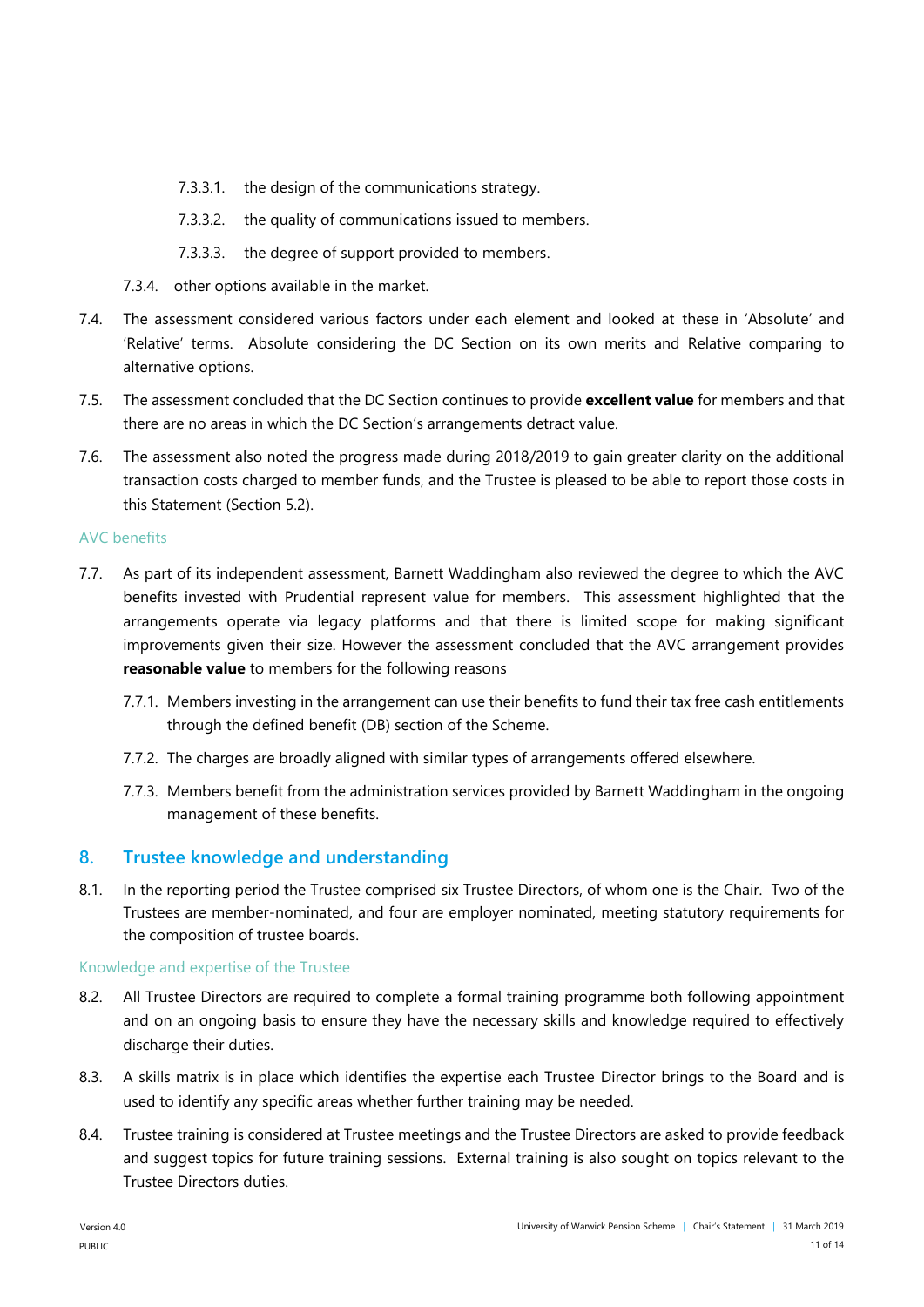- 8.5. Over the reporting period, the Trustee has undertaken training and attended seminars which include, but are not limited to:
	- 8.5.1. 7 June 2018 Trustee Meeting the Trustee received an update from its DC advisers on DC hot topics, legislative developments and GDPR matters. They also presented advice on their assessment of value for members provided by the DC Section, as well as their assessment of the DC Section against the Pension Regulator's DC Code and the Chair's Statement.
	- 8.5.2. 28 June 2018 a detailed DC training session was provided to the Trustees by its DC advisers covering key issues and developments in relation to DC pensions. This training is accredited by the Pensions Management Institute and covered amongst other things; legislative developments, general and investment governance, value for member and engagement with members.
	- 8.5.3. 7 September 2018 the Trustee Directors discussed the future strategy of the DC Section through consideration of history of the wider Scheme and considering future strategy for the 31 March 2019 valuation. The Trustee Directors also considered DC hot topics.
	- 8.5.4. 29 March 2019 the Trustee Directors were briefed on, and discussed, their board effectiveness review, for example conflicts of interest policy, risk register and skills matrix.
- 8.6. The Trustee Directors all undertake training in an individual capacity and keep updated training records that are monitored by the Pensions Manager.
- 8.7. The Trustee considers that its training is consistent with TPR's Trustee Knowledge and Understanding requirements (Code of Practice 7) and provides a mixture of generic and bespoke training sessions. This, together with the ongoing work in relation to the DC Section and the access to professional advisers ensures that the Trustee has sufficient knowledge and understanding in of the relevant principles relating to the funding, investment of occupational schemes and the law relating to pensions and trusts.

## Access to professional advice

- 8.8. The Trustee consults externally with its professional advisers as and when required, for example on investments, governance and legal matters. Its professional advisers alert the Trustee on a proactive basis to relevant changes in pensions legislation.
- 8.9. The Trustee Directors are aware of their legal duties in relation to the DC Section's trust deed and rules as well as other relevant Plan documentation, both through their overall experience in managing the DC Section as well as the Trustee's review of such documentation over the reporting period. There have been no changes to the Scheme documents in the period covered by this statement, but a review of the Trust Deed and Rules has taken place and a update is due to be untaken in the coming year.
	- 8.9.1. The Trustee, alongside its professional advisers, commenced a review of the DC Section's Statement of Investment Principles (SIP) to take account of ESG factors.
	- 8.9.2. The risk register is reviewed at least every 6 months (the last review was completed in June 2019) to ensure that all relevant risks have been identified.
	- 8.9.3. The member DC booklets have recently been updated and a review of pension material is diarised in the business plan each year.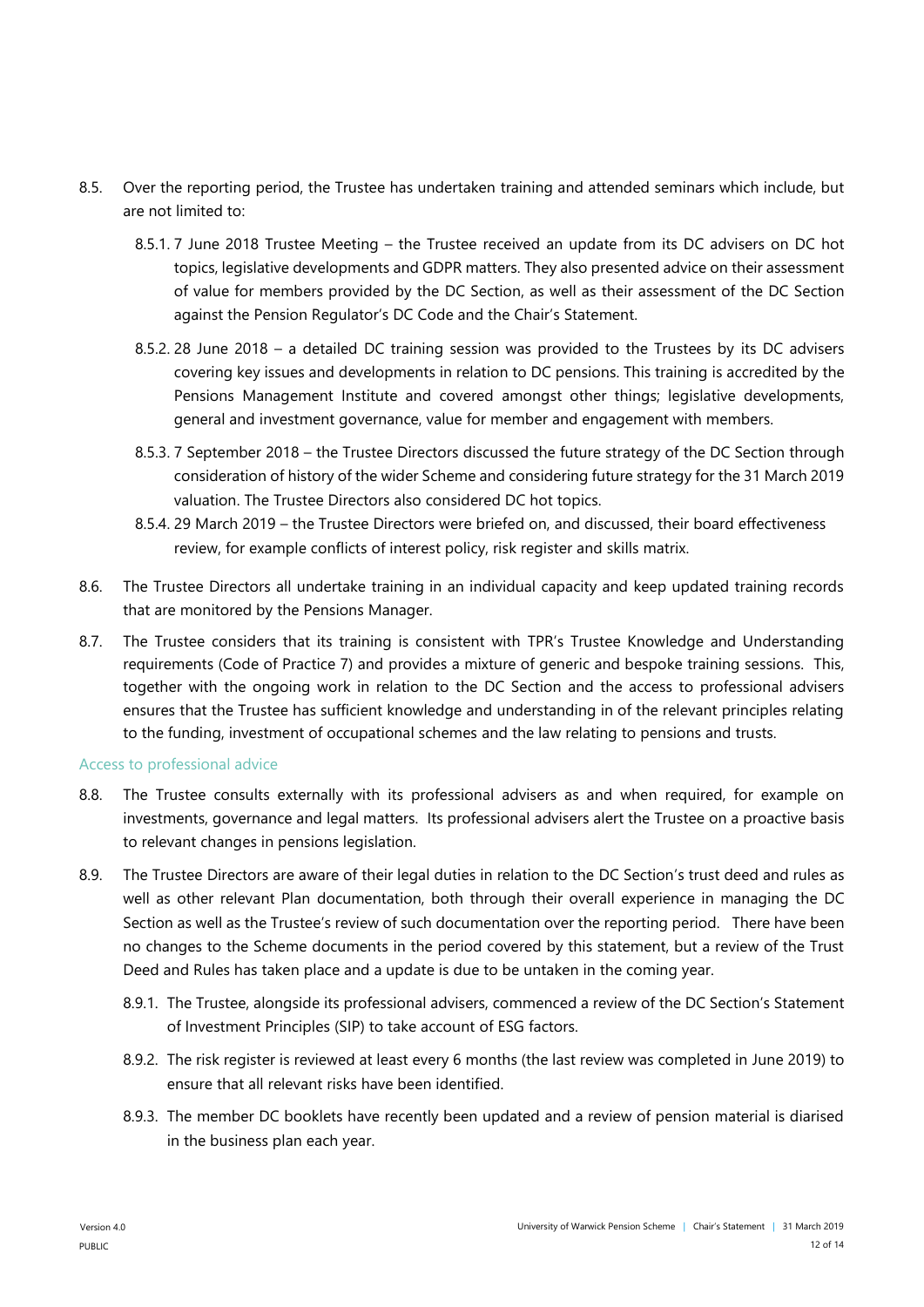#### Assessment

8.10. The Trustee considers that the combined knowledge of the Trustee Board, skills and understanding together with the advice which is available to the Trustee from its professional advisers enables the Trustee to properly exercise its Trustee functions.

……………………………………………………………………………………….

James Hunt, for and on behalf of the Trustee of the University of Warwick Pension Scheme Chair of the Trustee

……………………………………………………… Date